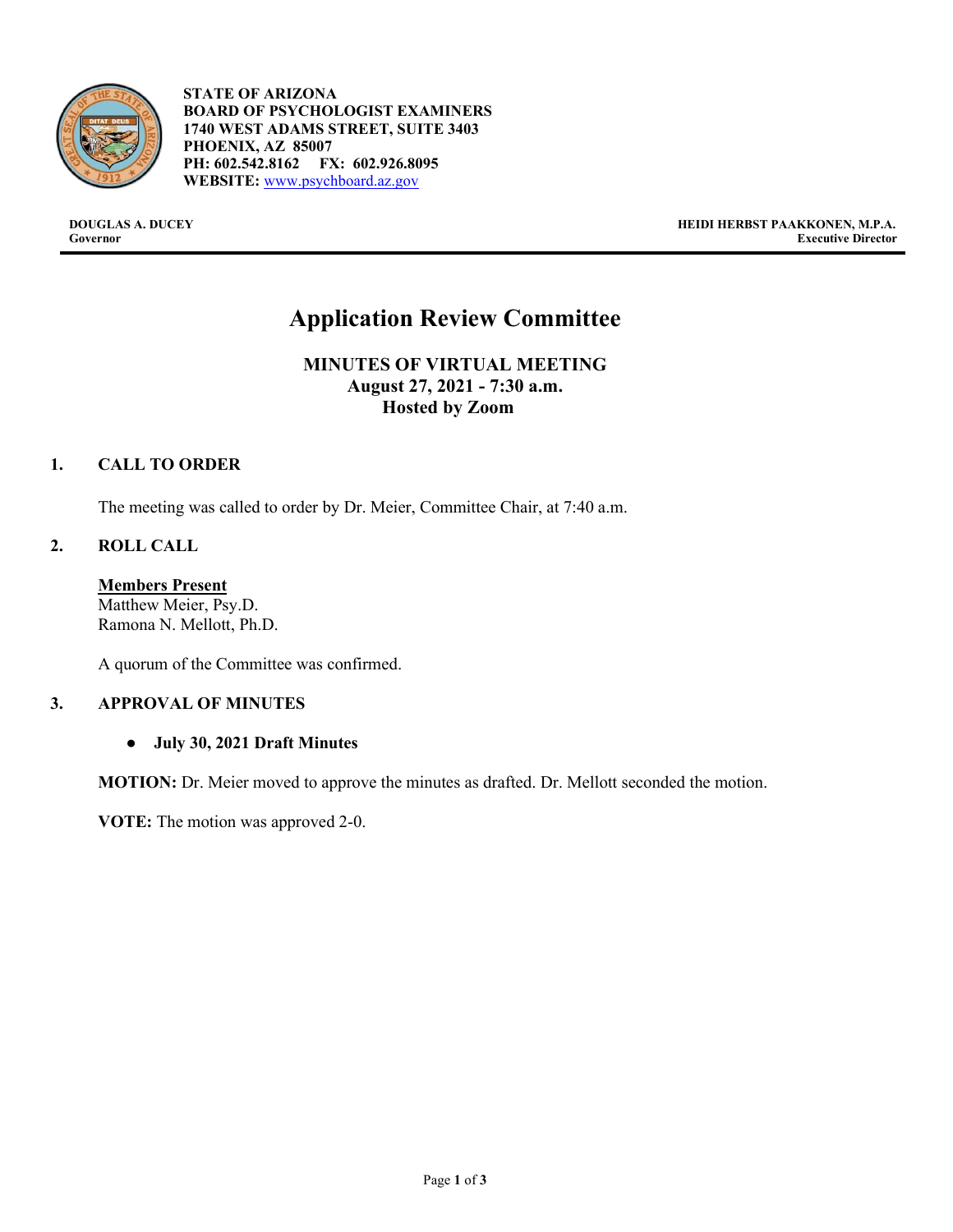| A.        | Requesting Approval to Sit for the EPPP (A.R.S. §§ 32-2071 & 2072)                                                                                                                                                                                                                                                                                                                                                                                                                                                                                                                                                                                                                                                                                                                                             |
|-----------|----------------------------------------------------------------------------------------------------------------------------------------------------------------------------------------------------------------------------------------------------------------------------------------------------------------------------------------------------------------------------------------------------------------------------------------------------------------------------------------------------------------------------------------------------------------------------------------------------------------------------------------------------------------------------------------------------------------------------------------------------------------------------------------------------------------|
|           | Amanda S. Malak, Psy.D.<br>1)                                                                                                                                                                                                                                                                                                                                                                                                                                                                                                                                                                                                                                                                                                                                                                                  |
|           |                                                                                                                                                                                                                                                                                                                                                                                                                                                                                                                                                                                                                                                                                                                                                                                                                |
|           | Committee members proceeded with a substantive review of the application. Upon review, the Committee<br>noted that the materials submitted were complete and fulfilled the requirements of statutes and rules. It was<br>the consensus of the Committee to forward the application to the Board for approval to take the EPPP with<br>the requested accommodation approved.                                                                                                                                                                                                                                                                                                                                                                                                                                    |
|           | MOTION: Dr. Meier moved to forward the application of Amanda S. Malak, Psy.D. to the full Board with<br>a recommendation for approval to take the EPPP. Dr. Mellott seconded the motion.                                                                                                                                                                                                                                                                                                                                                                                                                                                                                                                                                                                                                       |
|           | VOTE: The motion was approved 2-0.                                                                                                                                                                                                                                                                                                                                                                                                                                                                                                                                                                                                                                                                                                                                                                             |
| <b>B.</b> | Requesting Approval to Sit for EPPP & Licensure (A.R.S. §§ 32-2071 & 2072)                                                                                                                                                                                                                                                                                                                                                                                                                                                                                                                                                                                                                                                                                                                                     |
|           | Emily Berry, Psy.D. (REAPP)<br>1)                                                                                                                                                                                                                                                                                                                                                                                                                                                                                                                                                                                                                                                                                                                                                                              |
|           | noted that the materials submitted were complete and meet the requirements of the statutes and rules.<br>However it was noted there is a criminal matter disclosed by the applicant, and the documentation submitted<br>reflected some inconsistencies and omissions within that information. Additionally, the records submitted<br>reflect that she failed to disclose on her application that she has been previously convicted of a DUI. Ms.<br>Fowkes affirmed that she had advised Dr. Berry to attend this meeting, however she is not present. Ms.<br>Galvin advised the Committee that a subpoena can be issued to compel her appearance before the<br>Committee. The Committee directed staff to issue a FAIR letter and a subpoena to Dr. Berry to appear at the<br>September 24, 2021 ARC meeting. |
| C.        | Requesting Approval of Supervised Experience for Licensure (A.R.S. §§ 32-2071 & 2072)                                                                                                                                                                                                                                                                                                                                                                                                                                                                                                                                                                                                                                                                                                                          |
|           | Gavin Baker, Psy.D.<br>1)                                                                                                                                                                                                                                                                                                                                                                                                                                                                                                                                                                                                                                                                                                                                                                                      |
|           | Committee members proceeded with a substantive review of the application. Upon review, the Committee<br>noted that the materials submitted were complete and fulfilled the requirements of statutes and rules. It was<br>the consensus of the Committee to recommend approval of the proposed postdoctoral training experience<br>submitted by the applicant.                                                                                                                                                                                                                                                                                                                                                                                                                                                  |
|           | <b>MOTION:</b> Dr. Meier moved to forward the postdoctoral training experience proposal of Gavin Baker,<br>Psy.D. to the full Board with a recommendation for approval. Dr. Mellott seconded the motion.                                                                                                                                                                                                                                                                                                                                                                                                                                                                                                                                                                                                       |
|           | VOTE: The motion was approved 2-0.                                                                                                                                                                                                                                                                                                                                                                                                                                                                                                                                                                                                                                                                                                                                                                             |
|           |                                                                                                                                                                                                                                                                                                                                                                                                                                                                                                                                                                                                                                                                                                                                                                                                                |
|           |                                                                                                                                                                                                                                                                                                                                                                                                                                                                                                                                                                                                                                                                                                                                                                                                                |
|           |                                                                                                                                                                                                                                                                                                                                                                                                                                                                                                                                                                                                                                                                                                                                                                                                                |